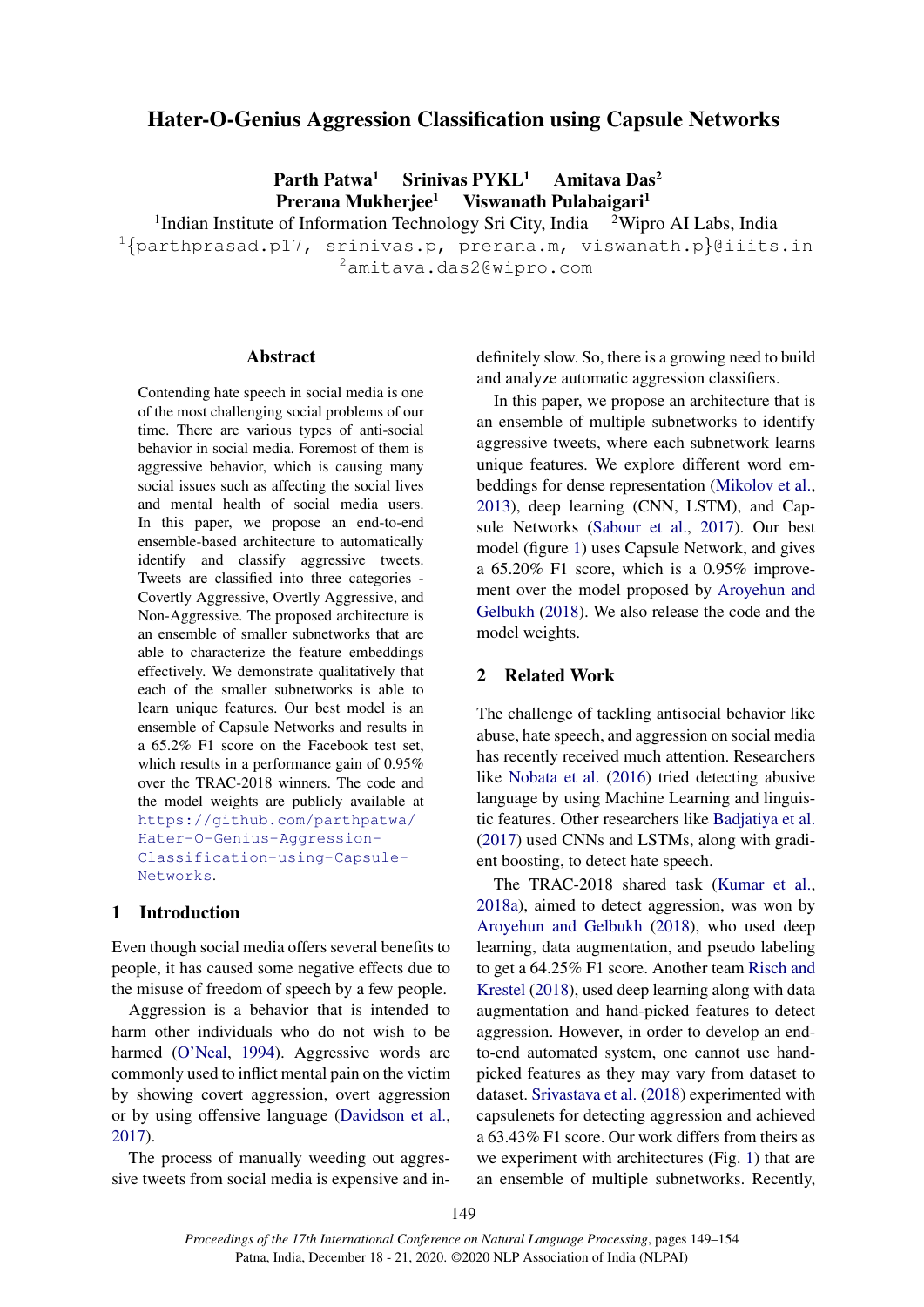[Khandelwal and Kumar](#page-4-4) [\(2020\)](#page-4-4) used pooled biL-STM and NLP features to achieve 67.7% F1 score on the TRAC-2018 Facebook data.

The TRAC-2020 shared task [\(Kumar et al.,](#page-4-5) [2020\)](#page-4-5) released a data set [\(Bhattacharja,](#page-4-6) [2010\)](#page-4-6) of aggression and misogyny in Hindi, English and Bengali posts. [Risch and Krestel](#page-5-6) [\(2020\)](#page-5-6) tried an ensemble of BERT to achieve the best performance on most tasks. [Safi Samghabadi et al.](#page-5-7) [\(2020\)](#page-5-7) used BERT in a multi-task manner to solve the task, whereas [Kumari and Singh](#page-4-7) [\(2020\)](#page-4-7) used LSTM and CNNs.

# 3 Dataset

To identify the type of aggression, we use the English train dataset, and the Facebook (fb) test dataset provided by the 2018 TRAC shared task [\(Kumar et al.,](#page-4-3) [2018a\)](#page-4-3). The data collection and annotation method is described in [Kumar et al.](#page-4-8) [\(2018b\)](#page-4-8). The training data is combined with the augmented data provided by [Risch and Krestel](#page-5-4) [\(2018\)](#page-5-4). The final distribution is given in table [1.](#page-1-0) The data has English-Hindi code-mixed tweets, which are annotated with one of three labels:

- Covertly Aggressive (CAG): Behavior that seeks to indirectly harm the victim by using satire and sarcasm [\(Kumar et al.,](#page-4-8) [2018b\)](#page-4-8). E.g., *"Irony is your display picture at one end you are happy seeing some one innocent dying and at other end you are praying to not kill an innocent"*
- Overtly Aggressive (OAG): Direct and explicit form of aggression which includes derogatory comparison, verbal attack or abusive words towards a group or an individual [\(Roy et al.,](#page-5-8) [2018\)](#page-5-8). E.g., *"Shame on you assholes showing some other video and making it a fake news u chooths i hope each one you at \*\*\* news will rot in hell"*
- **NAG**: Texts which are not aggressive. E.g., *"hope car occupants are safe and unharmed."*

We observe that the dataset contains some tweets which have improbable annotations. For example, the tweet *"Mr. Sun you are wrong, Pakistan produces one thing that is ' terrorists' and through CPEC Pak will increase the supply of this product throughout world. Wait you will feel the touch of their product in your Muslim dominated*

Table 1: Data distribution

<span id="page-1-0"></span>

| Class                     | Train  | <b>Test</b> |
|---------------------------|--------|-------------|
| Covertly Aggressive       | 14,187 | 144         |
| <b>Overtly Aggressive</b> | 9,137  | 142         |
| Non-Aggressive            | 16,188 | 630         |
| Total                     | 39,512 | 916         |

*province."* is labeled as NAG; *"#salute you my friend"* is labeled as OAG. To have a fair comparison with the results of previous works, we don't do anything to address this. The dataset is imbalanced with maximum tweets labeled as NAG.

# 4 Preprocessing and Embeddings

The tweets are first converted to lower case. Next, we remove digits, special characters, emojis, urls, and stop words. We restrict the continuous repetition of the same character in a word to 2 (e.g. 'suuuuuuper' is converted to 'suuper'). Each tweet is tokenized and converted into a sequence of integers. The maximum sequence length is restricted to 150. To have dense representation of tokens, the following word embedding features are used:

- Glove++: Given the word, we first check whether it is present in Glove pre-trained 6b 100d embeddings, and use the embedding if it exists. For Out-Of-Vocabulary words, we use the word vectors that we train on the entire data using the Gensim library.
- Aggression Embeddings: To have distinguishing features to separate aggressive tweets from non-aggressive tweets, we create aggression word embeddings. We take all the tweets classified as OAG and CAG and train word vectors on them.
- Char Trigram: To get sub-word information, we create character trigram embeddings.

### 5 Proposed Architecture

We propose an architecture that combines features that are learned from an ensemble of subnetworks and leverages the feature representation to classify aggression. All models optimize the categorical crossentropy loss function using adam optimizer. All the dense layers, except the final layer, have ReLu activation. All the CNN layers are followed by dropout  $= 0.5$ . Every model is an ensemble of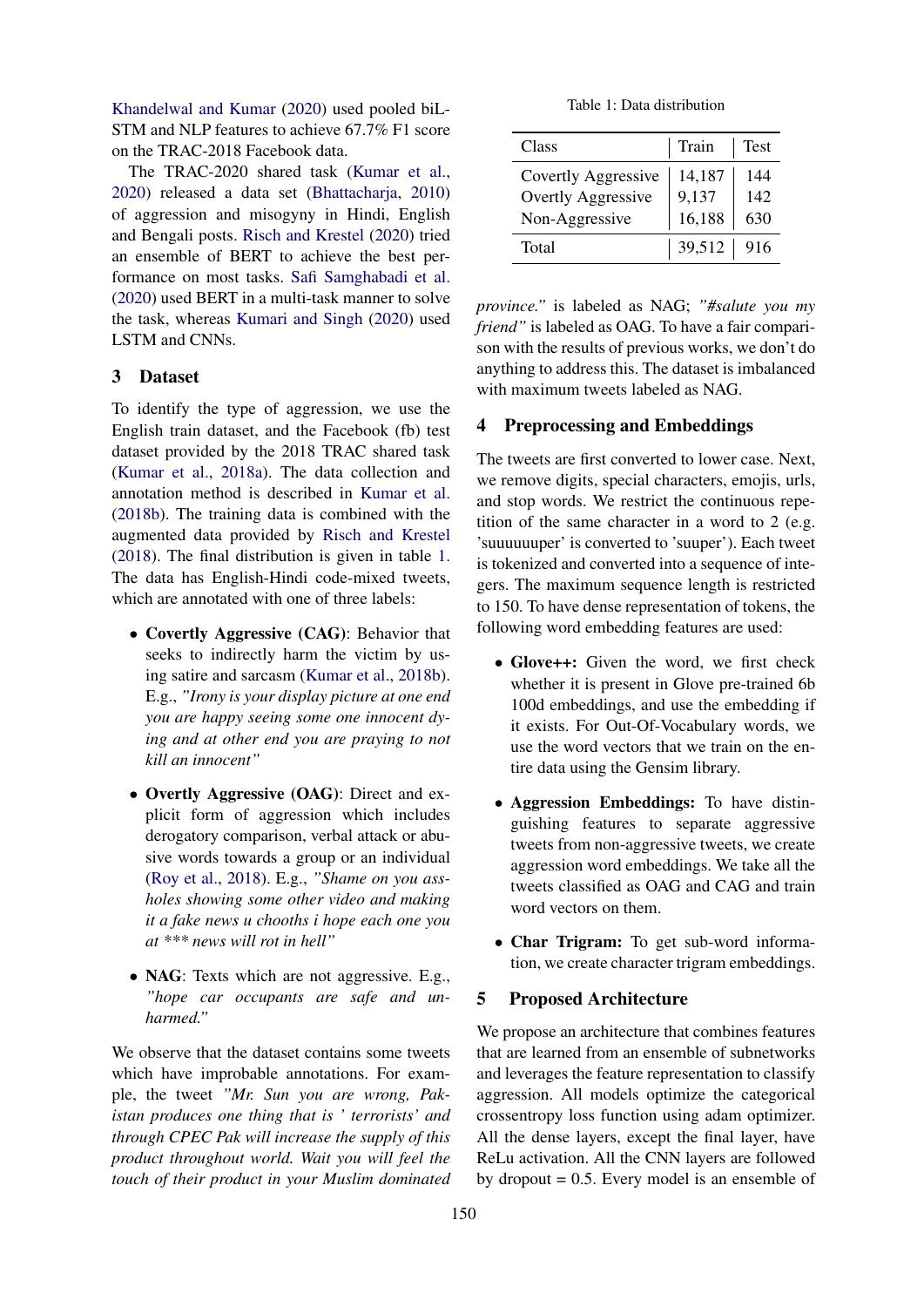<span id="page-2-0"></span>

Figure 1: Architecture of CN1 model

smaller subnetworks. Each subnetwork (SN) has the following configuration:

- Embedding layer Each token in the input sequence is represented by its word vector. Word embeddings help to capture the meaning of the word.
- Convolutional layer A convolutional layer, having reLu activation function, to extract spatial features.
- Max-pooling layer of size 2 or 3 in case of Deep Learning models.
- Capsule layer to better preserve spatial information, in case of Capsulenet models.

Each SN of the model uses a different configuration for the CNN layer or embedding. Therefore each SN learns different information and generates different features. The output of each SN is flattened and merged and is passed as input to dense layers. The last dense layer has three neurons and a softmax activation function, which gives a probability score to each of the three classes, and the one with the highest score is the predicted class.

#### 5.1 Deep Learning (DL) Models

The following are the DL baselines:

DL1: It is an ensemble of three subnetworks. All three SNs use Glove++ embeddings for the embedding layer. The CNN layers in each SN have kernel sizes 3,5 and 7, respectively.

DL2: It is an ensemble of 9 SNs. Each maxpooling layer is followed by a biLSTM layer, having 200 units, to capture long term dependencies. SN 1-3 use Glove++ embeddings. SN 4-6 use Aggression embeddings. SN 7-9 use Character-level trigram embeddings. CNN layer in SN 1,4,7 has kernel size  $= 3$ , in SN 2,5,8 has kernel size  $= 5$  and in SN 3,6,9 has kernel size  $= 7$ .

#### 5.2 Capsule Network (CN) Models

The main difference between CN models and DL models is that the CN models use a capsule layer instead of max-pooling layer. The capsule layer has 10 capsules of 16 dimension each. Max-pooling reduces computational complexity but leads to the loss of spatial information.

Capsules are a group of neurons that are represented as vectors. The orientation of the feature vector is preserved in capsules. They use a function called squashing for non-linearity. Dynamic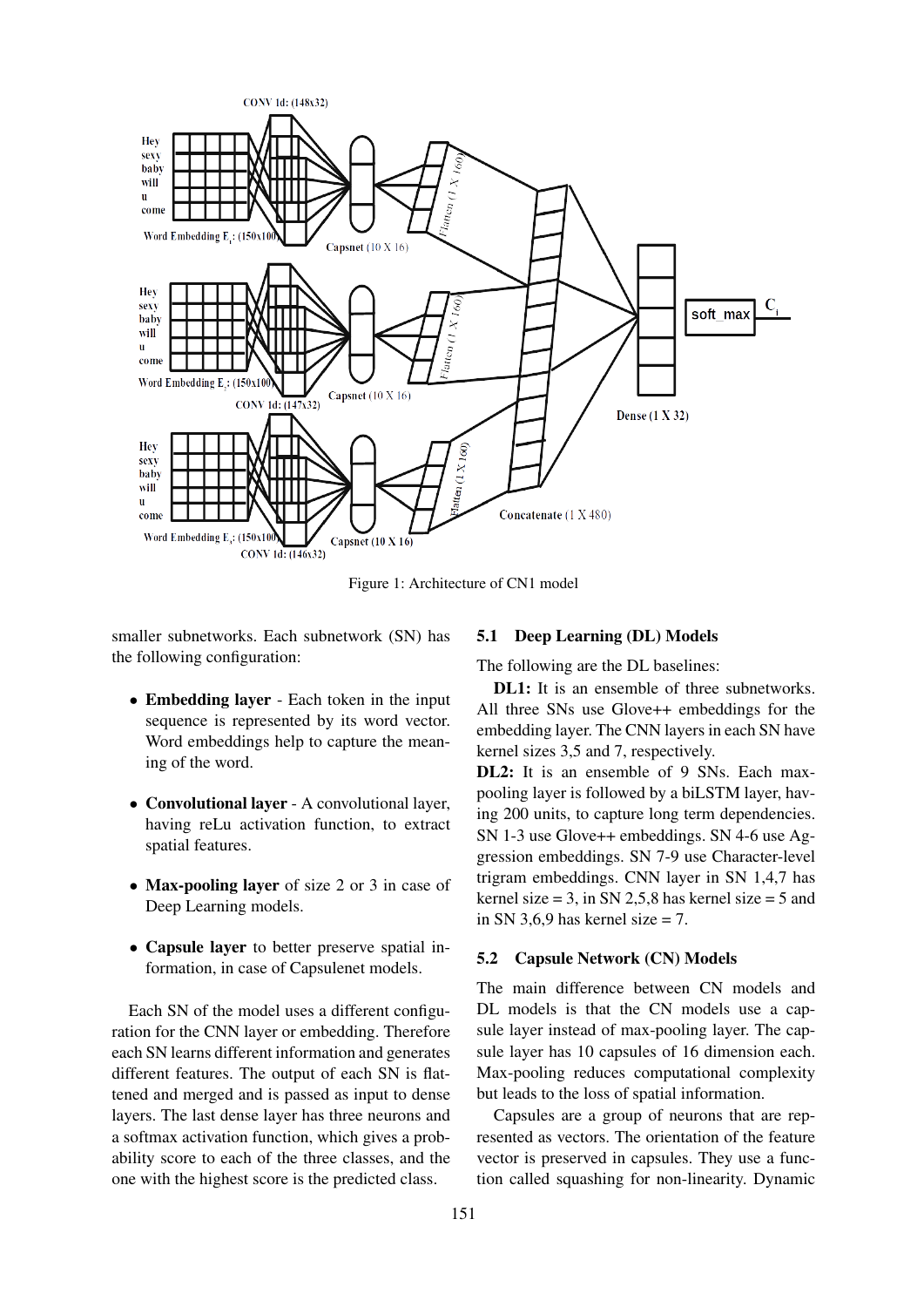<span id="page-3-0"></span>

| DL models       |                           | CN models |  |
|-----------------|---------------------------|-----------|--|
| DI.1            | $157.17\%$ CN1 $165.20\%$ |           |  |
| DL <sub>2</sub> | $160.34\%$ CN2 $162.70\%$ |           |  |

Table 2: Weighted F1 scores of DL and CN models

Routing is used to route the feature vector of the lower-level capsule to the appropriate next level capsule [\(Sabour et al.,](#page-5-2) [2017\)](#page-5-2). Dynamic Routing is based on a coupling coefficient that measures the similarity between vectors that predict the upper capsule and the lower capsule and learns which lower capsule should be directed to which upper capsule [\(Kim et al.,](#page-4-9) [2018\)](#page-4-9). Through this process, capsule layers preserve spatial information, learn semantic representation, and ignore words that are insignificant.

CN1: The architecture is shown in figure [1.](#page-2-0) It is an ensemble of 3 subnetworks. Each SN uses Glove++ embeddings, and the CNN layers have kernel size  $= 3.4$  and 5, respectively.

CN2: Like CN1, but there is an additional biL-STM layer, having 300 units, after the capsule layer.

### 6 Results and Discussion

From table [2,](#page-3-0) we see that the CN models perform better than DL models. Both the CN models are comparable to the models proposed by [Srivastava](#page-5-5) [et al.](#page-5-5) [\(2018\)](#page-5-5). This validates the usefulness of capsule networks for aggression detection. CN1 gives the best results and is better than the best model proposed by [Aroyehun and Gelbukh](#page-4-1) [\(2018\)](#page-4-1). DL2 works better than DL1, as it captures more information. The performance drops from CN1 to CN2, despite CN2 having an additional biLSTM layer. This shows that a more complex model is not necessarily better, which is in agreement with the observations of [Aroyehun and Gelbukh](#page-4-1) [\(2018\)](#page-4-1). This could be due to over-fitting.

Figures [3,](#page-3-1) [4](#page-3-2) and [5](#page-3-3) are t-SNE [\(van der Maaten](#page-5-9) [and Hinton,](#page-5-9) [2008\)](#page-5-9) graphs, which depict the output of SN1-3 of CN1, respectively. We visualize the feature embeddings in all the SNs, and we observe that each SN is able to characterize the features distinctly due to the variability in the network configurations. When all the SNs are combined in an ensemble network, the feature representation is further improved. The inter-class variability is predominant, as can be validated in Fig. [6.](#page-4-10) This can be attributed to the fact that all 3 SNs have com-

<span id="page-3-4"></span>

<span id="page-3-1"></span>Figure 2: Confusion matrix of CN1 model



<span id="page-3-2"></span>Figure 3: Flatten vector of subnetwork1



<span id="page-3-3"></span>Figure 4: Flatten vector of subnetwork2



Figure 5: Flatten vector of subnetwork3

plimentary feature representations.

As observed from the confusion matrix of CN1 model ( Fig. [2\)](#page-3-4), NAG is the easiest to detect.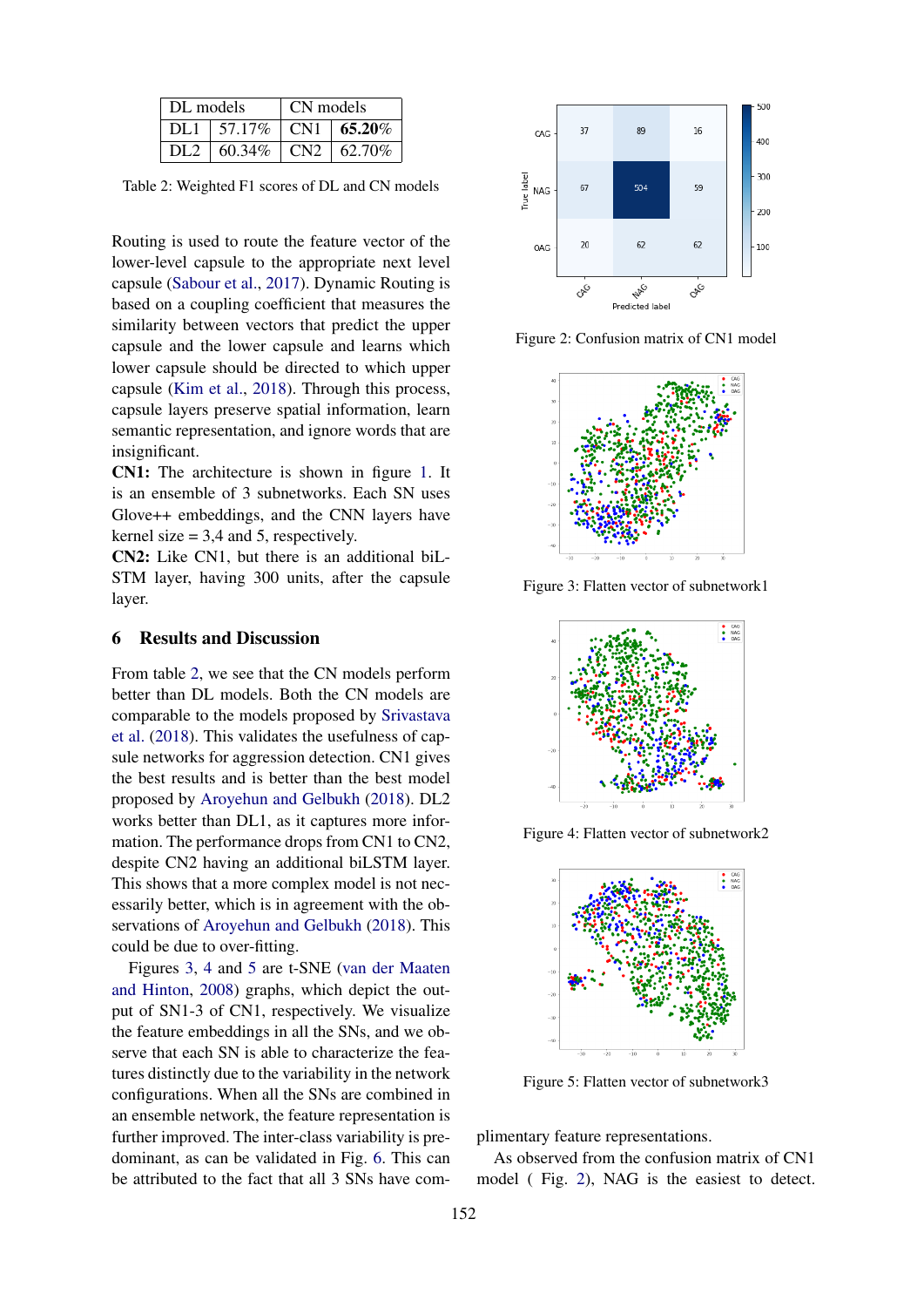<span id="page-4-10"></span>

Figure 6: Performance of Output Layer

It is because most of the tweets in the data are NAG. The performance is better on OAG than on CAG, despite there being more training examples of CAG as OAG is more explicit and hence easier to identify, as opposed to the more indirect CAG [\(Davidson et al.,](#page-4-0) [2017\)](#page-4-0). CAG, because of its covert nature is the most difficult to classify. The confusion of CAG can also be observed in figure [6,](#page-4-10) where CAG is overlapping with NAG and OAG.

The confusion can also be seen by analyzing some CAG tweets predicted as NAG:

"*Hundreds of people were killed by your friends in Bombay, where were you at that time.*"

"*What's next? Soon we will be told to have a bullock cart and give up cars? Or live in a shed using candles?*"

"*Chit fund operators n loan sharks r more honest*"

# 7 Conclusion and Future Work

We perform experiments to identify aggressive tweets by applying DL and Capsule Networks on preprocessed data. We show that capsulenets are efficient for aggression detection. We use an ensemble-based model and qualitatively show that each subnetwork learns unique features which help in classification. Our best model uses capsulenets and results in a 65.20% f1 score, which is an improvement over most of the existing solutions.

In the future, we would like to explore other capsulenet architectures using different routing algorithms. A more in-depth analysis of CAG tweets could improve the performance on them.

### 8 Acknowledgement

We thank the anonymous reviewers for their constructive feedback. We also thank Rohan Sukumaran and Harshit Singh for fruitful discussions and proofreading.

#### References

- <span id="page-4-1"></span>Segun Taofeek Aroyehun and Alexander Gelbukh. 2018. [Aggression detection in social media: Us](http://aclweb.org/anthology/W18-4411)[ing deep neural networks, data augmentation, and](http://aclweb.org/anthology/W18-4411) [pseudo labeling.](http://aclweb.org/anthology/W18-4411) In *TRAC - 2018*, pages 90–97.
- <span id="page-4-2"></span>Pinkesh Badjatiya, Shashank Gupta, Manish Gupta, and Vasudeva Varma. 2017. [Deep learning for hate](https://doi.org/10.1145/3041021.3054223) [speech detection in tweets.](https://doi.org/10.1145/3041021.3054223) In *Proceedings of the 26th International Conference on World Wide Web Companion*, WWW '17 Companion, pages 759– 760, Republic and Canton of Geneva, Switzerland. International World Wide Web Conferences Steering Committee.
- <span id="page-4-6"></span>Shishir Bhattacharja. 2010. Bengali verbs: a case of code-mixing in Bengali. In *Proceedings of the 24th Pacific Asia Conference on Language, Information and Computation*, pages 75–84, Sendai, Japan.
- Maral Dadvar, Dolf Trieschnigg, Roeland Ordelman, and Franciska de Jong. 2013. Improving cyberbullying detection with user context. In *Advances in Information Retrieval*, pages 693–696.
- <span id="page-4-0"></span>Thomas Davidson, Dana Warmsley, Michael Macy, and Ingmar Weber. 2017. Automated hate speech detection and the problem of offensive language. ICWSM '17, pages 512–515.
- <span id="page-4-4"></span>Anant Khandelwal and Niraj Kumar. 2020. [A unified](https://doi.org/10.1145/3371158.3371165) [system for aggression identification in english code](https://doi.org/10.1145/3371158.3371165)[mixed and uni-lingual texts.](https://doi.org/10.1145/3371158.3371165) In *Proceedings of the 7th ACM IKDD CoDS and 25th COMAD*, CoDS COMAD 2020, page 55–64, New York, NY, USA. Association for Computing Machinery.
- <span id="page-4-9"></span>Jaeyoung Kim, Sion Jang, Sungchul Choi, and Eunjeong L. Park. 2018. [Text classification using cap](http://arxiv.org/abs/1808.03976)[sules.](http://arxiv.org/abs/1808.03976) *CoRR*, abs/1808.03976.
- <span id="page-4-3"></span>Ritesh Kumar, Atul Kr. Ojha, Shervin Malmasi, and Marcos Zampieri. 2018a. [Benchmarking aggression](http://aclweb.org/anthology/W18-4401) [identification in social media.](http://aclweb.org/anthology/W18-4401) In *TRAC-2018*, pages 1–11.
- <span id="page-4-5"></span>Ritesh Kumar, Atul Kr. Ojha, Shervin Malmasi, and Marcos Zampieri. 2020. [Evaluating aggression](https://www.aclweb.org/anthology/2020.trac-1.1) [identification in social media.](https://www.aclweb.org/anthology/2020.trac-1.1) In *Proceedings of the Second Workshop on Trolling, Aggression and Cyberbullying*, pages 1–5, Marseille, France. European Language Resources Association (ELRA).
- <span id="page-4-8"></span>Ritesh Kumar, Aishwarya N. Reganti, Akshit Bhatia, and Tushar Maheshwari. 2018b. [Aggression](http://arxiv.org/abs/1803.09402)[annotated corpus of hindi-english code-mixed data.](http://arxiv.org/abs/1803.09402) *CoRR*, abs/1803.09402.
- <span id="page-4-7"></span>Kirti Kumari and Jyoti Prakash Singh. 2020. AI ML NIT [Patna @ TRAC - 2: Deep learning](https://www.aclweb.org/anthology/2020.trac-1.18) [approach for multi-lingual aggression identification.](https://www.aclweb.org/anthology/2020.trac-1.18) In *Proceedings of the Second Workshop on Trolling, Aggression and Cyberbullying*, pages 113–119, Marseille, France. European Language Resources Association (ELRA).